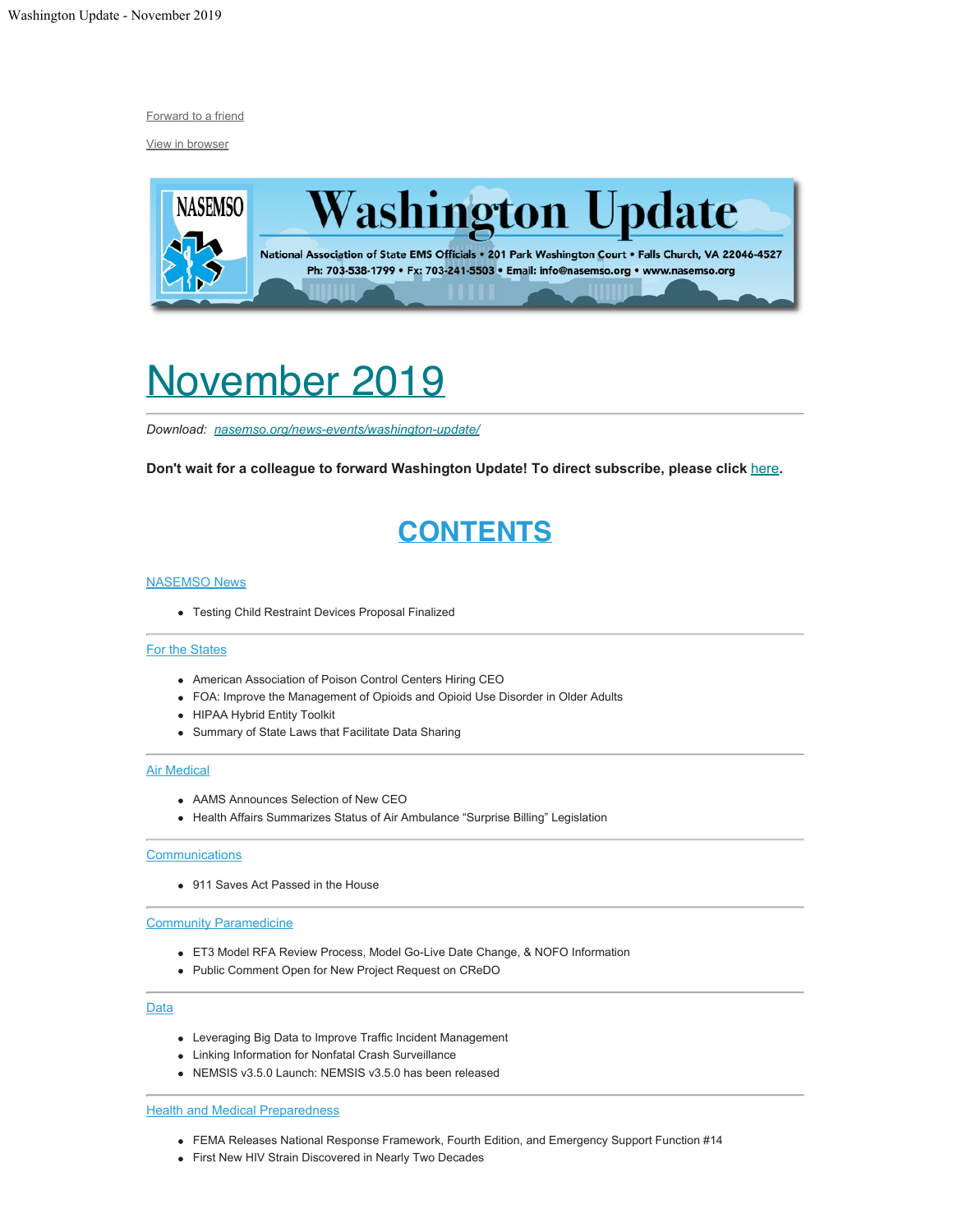- NHSC Homeland Security Grant ROI Case Study Addendum Released
- National Emergency Communications Plan Update
- Newest Versions of Project Public Health Ready Criteria Now Available
- A Pioneering Step that Will Help Save Lives in Future Disasters
- Pre-Disaster Recovery Planning Guide for Tribal Governments

### **[Highway Incident & Transportation Systems](#page-7-0)**

- 2018 Traffic Fatalities Declined, Vehicle Miles Traveled Increased
- Artificial Intelligence Key Building Block for States, But Security Risk Too
- Leveraging Big Data to Improve Traffic Incident Management
- Protecting Roadside First Responders Act Introduced

### **[Medical Direction](#page-8-0)**

Interim Guidance for Health Care Providers Evaluating and Caring for Patients with Suspected E-cigarette, or Vaping, Product Use Associated Lung Injury

### **[Pediatrics](#page-8-1)**

- Building Children's Preparedness Capacity at the CDC One Event at a Time
- CDC Reports First Two Pediatric Flu Deaths of the 2019-20 Flu Season
- EMSC Pulse; Issue 42
- FEMA Podcast: Prepared, Not Scared: Teaching Children What To Do In An Emergency

### [Rural EMS](#page-9-0)

- Rural Health Network Development Program NOFO
- What if you Call 911 and No One Comes?

### [Federal Partners](#page-9-1)

- Ambulance Workers Four Times More Likely to Get Injured on the Job
- CDC Panel Approves Pediatric, Adult Immunization Schedules
- CDC Releases Vital Signs on Adverse Childhood Experiences (ACEs)
- NG911 Guide for Leaders in EMS
- NHTSA Webinar: The Future of Evidence-Based Guidelines in EMS

### [Industry News](#page-11-0)

- New Online webPOISONCONTROL Digital Triage Poison Center
- Revised Quality Measures Available for Implementation

### [Resource Spotlight](#page-11-1)

- Free Online Course: Locating and Understanding Data for Suicide Prevention NCHS and CDC Publish *Health, United States 2017, With Special Feature on Mortality*
- Virtual Tool Kit to Help First Responders Work Safely Around Illicit Drugs

### **[Interesting Abstracts](#page-12-0)**

- Association of Prehospital Time to In-Hospital Trauma Mortality in a Physician-Staffed Emergency Medicine SystemED Pediatric Readiness and Mortality in Critically Ill Children
- Ready for Children: Assessing Pediatric Care Coordination and Psychomotor Skills Evaluation in the Prehospital Setting
- Stop the Bleed: The Effect of Hemorrhage Control Education on Laypersons' Willingness to Respond During a Traumatic Medical Emergency

#### [Upcoming Events](#page-13-0)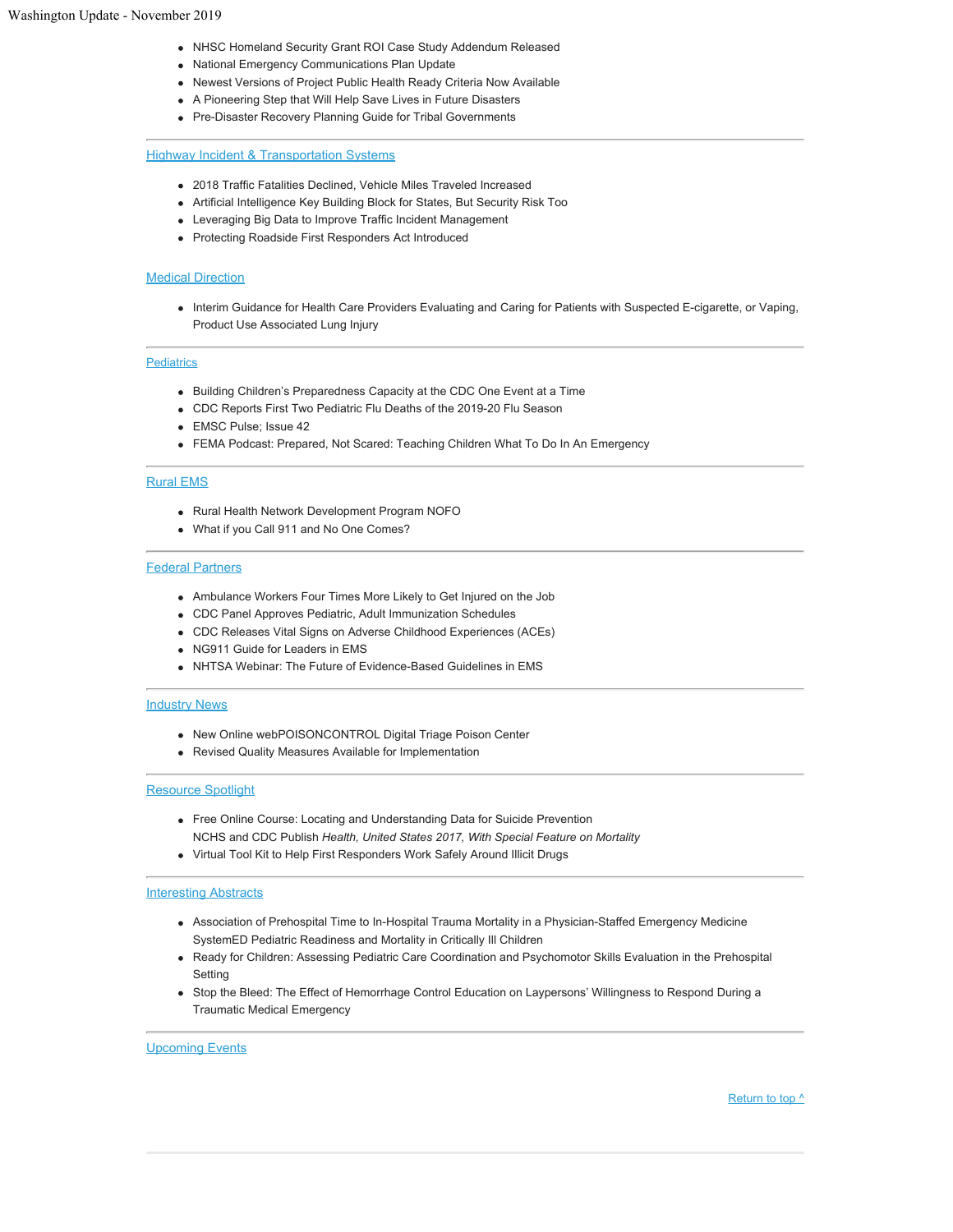# <span id="page-2-0"></span>NASEMSO NEWS

# **Testing Child Restraint Devices Proposal Finalized – Help Support this Important Initiative**

NASESMO has a finalized funding proposal which describes a proven methodology that can be used to ensure pediatric patient safety during ambulance transports through the collaborative development, validation, and publication of three new test methods. Because pediatric populations have unique transport needs, the testing methods would be developed for each of three unique pediatric populations: (1) supine pediatric patients; (2) seated pediatric patients, or uninjured pediatric companion transports; and, (3) neonates requiring a specialty transport device. Many national organizations and manufacturers have already signed on to support this project (letters of support can be found here). Additional information included in the links below.

- [Executive Summary](https://nasemso.org/wp-content/uploads/NASEMSO-Safe-Transport-of-Children-Executive-Summary.pdf)
- [Proposal Brochure](https://nasemso.org/nasemso-document/stc-funding-brochure-oct-2019/)
- Letters of Support [\(Associations/Organizations](https://nasemso.org/wp-content/uploads/Association-Letter-of-Support-@2019-1006.pdf) and [Manufacturers](https://nasemso.org/wp-content/uploads/Manufacturer-Letter-of-Support-@2019-0927.pdf))

For more information on this project, or if you are interested in signing on to the letter of support, please contact Hilary Bikowski at [bikowski@nasemso.org](mailto:bikowski@nasemso.org).

[Return to top ^](#page-0-0)

# <span id="page-2-1"></span>FOR THE STATES

## **American Association of Poison Control Centers Hiring CEO**

Pangburn International LLC is in the process of conducting an executive search for the CEO of the American Association of Poison Control Centers (AAPCC). The ideal candidate for the CEO of the American Association of Poison Control Centers will be an accomplished leader with knowledge and experience in organizational/nonprofit management and government contracting. Knowledge of the pubic health care arena would be an asset but is not an absolute requirement. For more information click [here.](https://piper.filecamp.com/uniq/at8z6dq5e6Uo6q3K.pdf)

## **Funding Opportunity Announcement to Improve the Management of Opioids and Opioid Use Disorder in Older Adults**

The Agency for Healthcare Research and Quality (AHRQ) intends to publish a Request for Applications (RFA) to improve the management of opioids and opioid use disorder in older adults. AHRQ's research has shown that hospitalizations and emergency department visits related to opioids are rapidly increasing among older adults. Applicants will be expected to develop a comprehensive model that uses evidence-based interventions and quality improvement strategies designed to improve the management of pain, opioid use, and opioid use disorder for older adults in primary care, in the context of personcentered management that acknowledges co-existing illnesses as well as social factors. This Notice encourages investigators with appropriate expertise and insights to begin to consider applying for this RFA. Additional information can be found [here](https://grants.nih.gov/grants/guide/notice-files/NOT-HS-20-001.html).

## **HIPAA Hybrid Entity Toolkit**

For some health departments, becoming a HIPAA hybrid entity is critical for carrying out a wide range of public health functions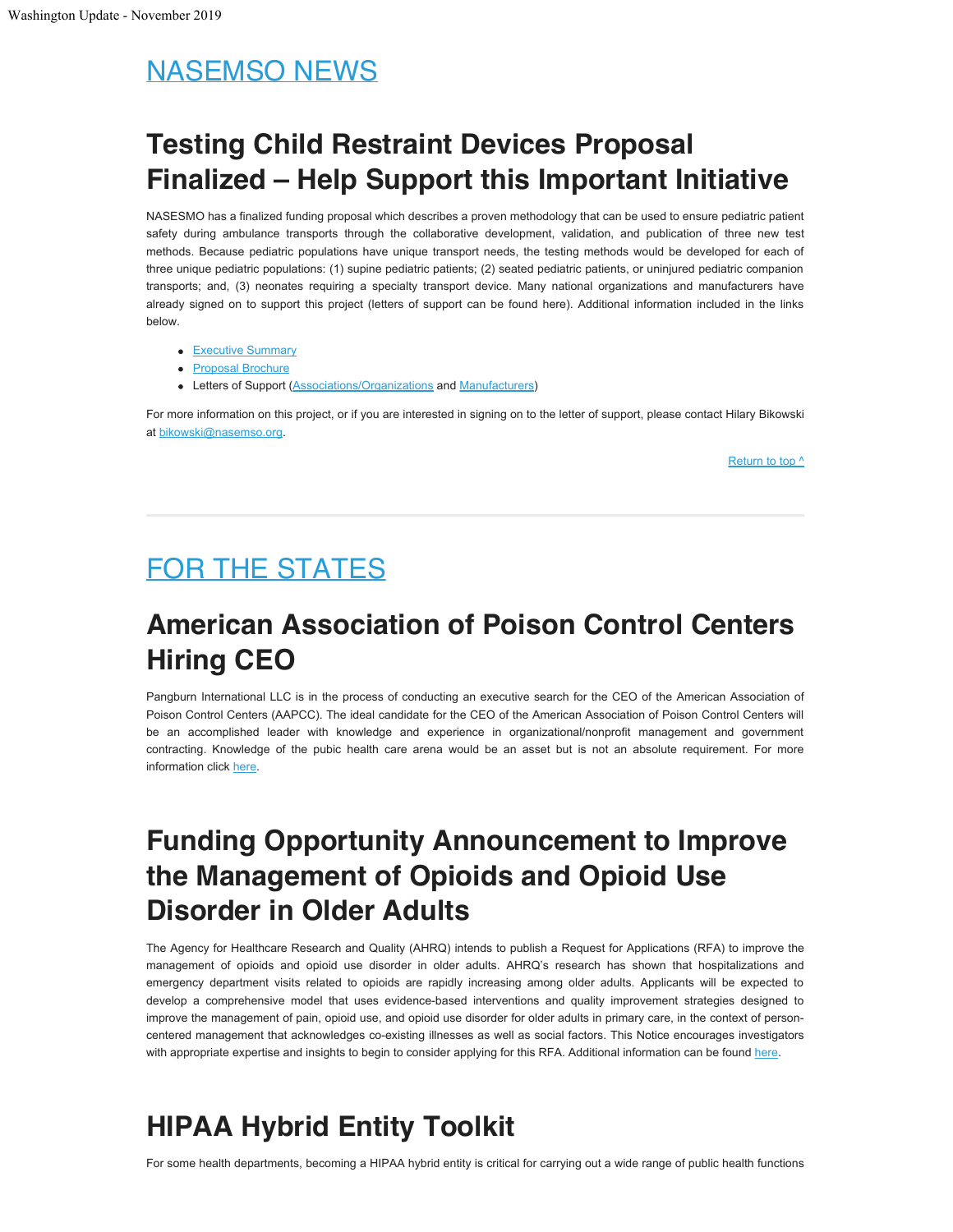while staying within the legal requirements of the law. This [toolkit](https://www.networkforphl.org/resources/topics__resources/health_information_and_data_sharing/hipaa_hybrid_toolkit/?blm_aid=25650) includes:

- A review of the legal issues involved in becoming a hybrid entity and the importance of HIPAA coverage reassessment.
- FAQs on becoming a hybrid entity, supported by a more detailed regulatory reference table, including commentary.
- Information on the impact HIPAA coverage has on data sharing.
- Information on how becoming a hybrid entity reduces risk and compliance burden.
- Guidance on how to determine whether becoming a hybrid entity is the right choice.

## **Summary of State Laws that Facilitate Data Sharing Among State Agencies**

Data are essential for public health surveillance, epidemiological investigation, research, program development, implementation and evaluation. Sharing data across government agencies assists in addressing social determinants of health, environmental needs and risk factors; in better aligning services that support individuals; and in enhanced public health surveillance. Further, better information for health and human services agencies generally produces better care.

This summary provides several examples of state laws that facilitate data sharing among state agencies. Click [here](https://www.networkforphl.org/_asset/2lv6l9/Summary-of-State-Laws-that-Facilitate-Data-Sharing-Among-State-Agencies-11-7-19.pdf) to view the summary.

Return to top  $\wedge$ 

## <span id="page-3-0"></span>AIR MEDICAL

## **AAMS Announces Selection of New CEO**

The Association of Air Medical Services (AAMS) is thrilled to announce the appointment of Cameron Curtis to lead the AAMS organization and Medevac Foundation International. Cameron will assume the leadership role in January 2020. Click [here](https://aams.org/aams-announces-selection-of-new-ceo-cameron-curtis/) to read the press release.

## **Health Affairs Summarizes Status of Air Ambulance "Surprise Billing" Legislation**

The profitability of air ambulances has caught the attention of private equity firms, whose investments have allowed the industry to expand and consolidate. (These investment firms have also funded the lobbying campaign that has helped stall surprisebilling legislation.)

It is critical to understand how air ambulances have become so lucrative, for their success reveals the core of the policy challenges that underlie other surprise bills. The air ambulance business model does not rely on a new technology or providing a valuable service; instead, it rests upon a carefully devised legal strategy that exploits the basic charge model in health care and then hides behind a legal loophole to prevent state policy makers from policing the industry.

Click [here](https://www.healthaffairs.org/do/10.1377/hblog20191016.235396/full/?fbclid=IwAR1jHLbkkB2feOnd1tqU8v6fC-U1Kii2tOTDdfnYNxODFSvQOTZsJQP-olQ) to read more from the Health Affairs Blog.

Return to top  $\prime$ 

## <span id="page-3-1"></span>COMMUNICATIONS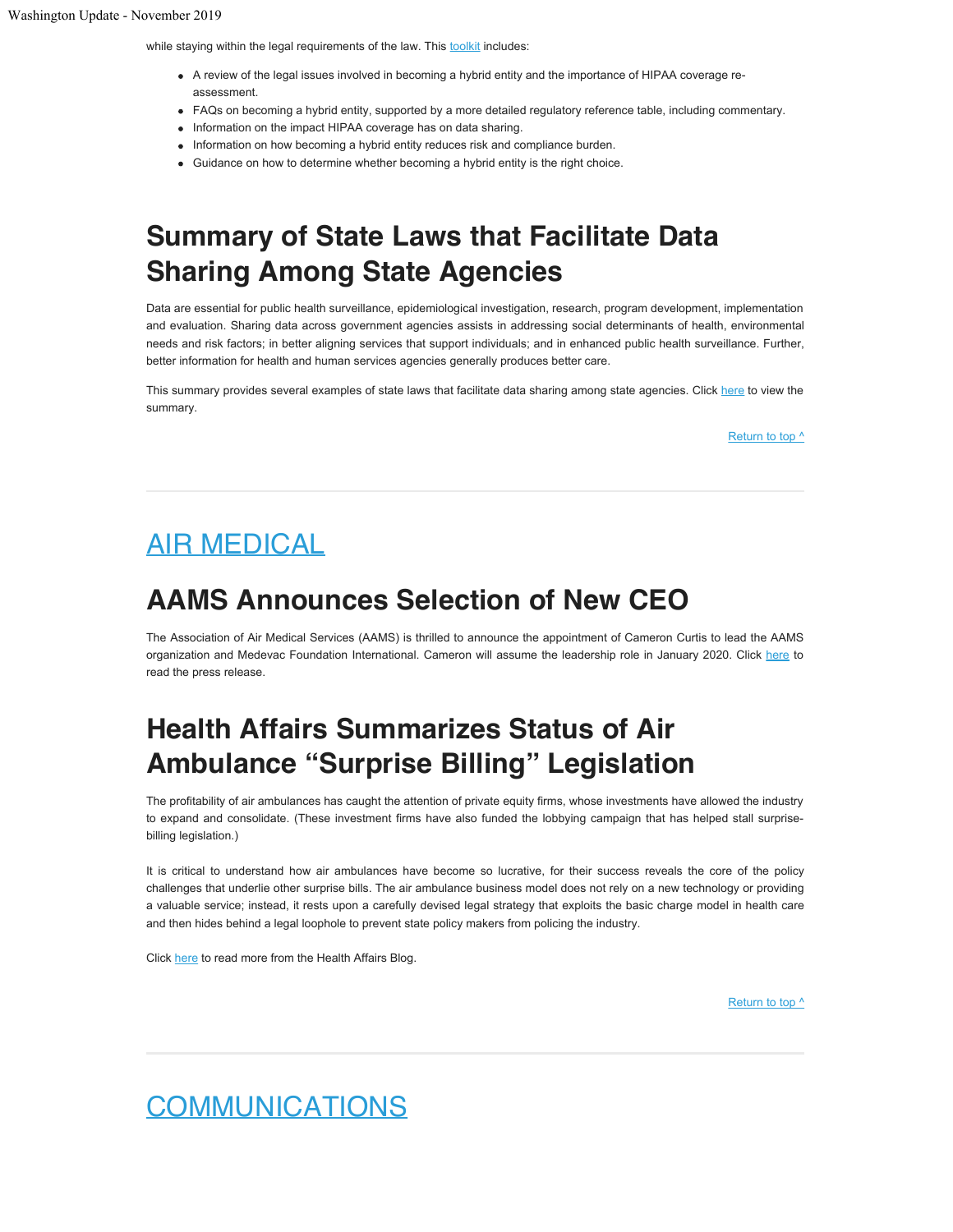## **911 Saves Act Passed in the House**

A bipartisan bill is making its way through Congress that would recognize 911 dispatchers as first responders. The 911 SAVES Act was introduced by U.S. Representatives Norma J. Torres (D-CA), a former 911 dispatcher, and Brian Fitzpatrick (R-PA), a former FBI Special Agency. Currently, a federal database by the Office of Management and Budget classifies 911 dispatchers as clerical workers–the same category as secretaries, office clerks and taxicab dispatchers. For more information click here. [Click Here:](https://cbs4indy.com/2019/10/28/legislative-push-underway-to-recognize-911-dispatchers-as-first-responders/)

[Return to top ^](#page-0-0)

## <span id="page-4-0"></span>COMMUNITY PARAMEDICINE

## **ET3 Model RFA Review Process, Model Go-Live Date Change, and NOFO Information**

**IMPORTANT TIMELINE UPDATE:**The Model Go-Live Date has been pushed back to Spring 2020, from the original anticipated date of January 2020. Once the application review process is finished and applicants are selected to be participants in the Model, this delay will allow more time for selected participants to review the terms and conditions of the Model and set up partnerships needed to implement ET3 Model interventions. The Notice of Funding Opportunity (NOFO) where 911 dispatch systems will apply to establish or expand a medical triage line is expected to be announced shortly after this date.

## **Public Comment Open for New Project Request on Community-Based Response to Drug Overdoses (CReDO)**

NFPA has received a new project request to develop a whole of community based standard for "Community-based Response to Drug Overdoses (CReDO)." This request is seeking a comprehensive effort, similar to what was accomplished with NFPA 3000, that would address the necessary functions and actions related to the prevention, preparedness, response, and recovery to drug overdoses by any community, AHJ, facility, and/or organization that handles these types of incidents. Before undertaking such an effort, it is imperative that we assess our stakeholders interest, desire to participate, and opinion on whether we should proceed with the project. All of this will be presented to the standards council for final decision. Please use the link below to learn more details about the request and to submit comment please encourage any organizations of which you are a member or employee to do the same. Feel free to share this link on social media or with anyone that you see fit. The more public comment that is collected, the better we understand what our stakeholders needs and opinions are. The public comment period closes on December 31, 2019.

For more information see NFPA's [website](https://www.nfpa.org/CReDO).

Return to top  $\prime$ 

## <span id="page-4-1"></span>DATA

## **Leveraging Big Data to Improve Traffic Incident Management**

The NCHRP (National Cooperative Highway Research Program) Research Report 904 provides guidance for transportation and traffic incident management agencies to bring multiple comprehensive datasets (Big Data) together to derive useful information and relationships that could improve their efforts to reduce clearance times and increase highway safety. The ability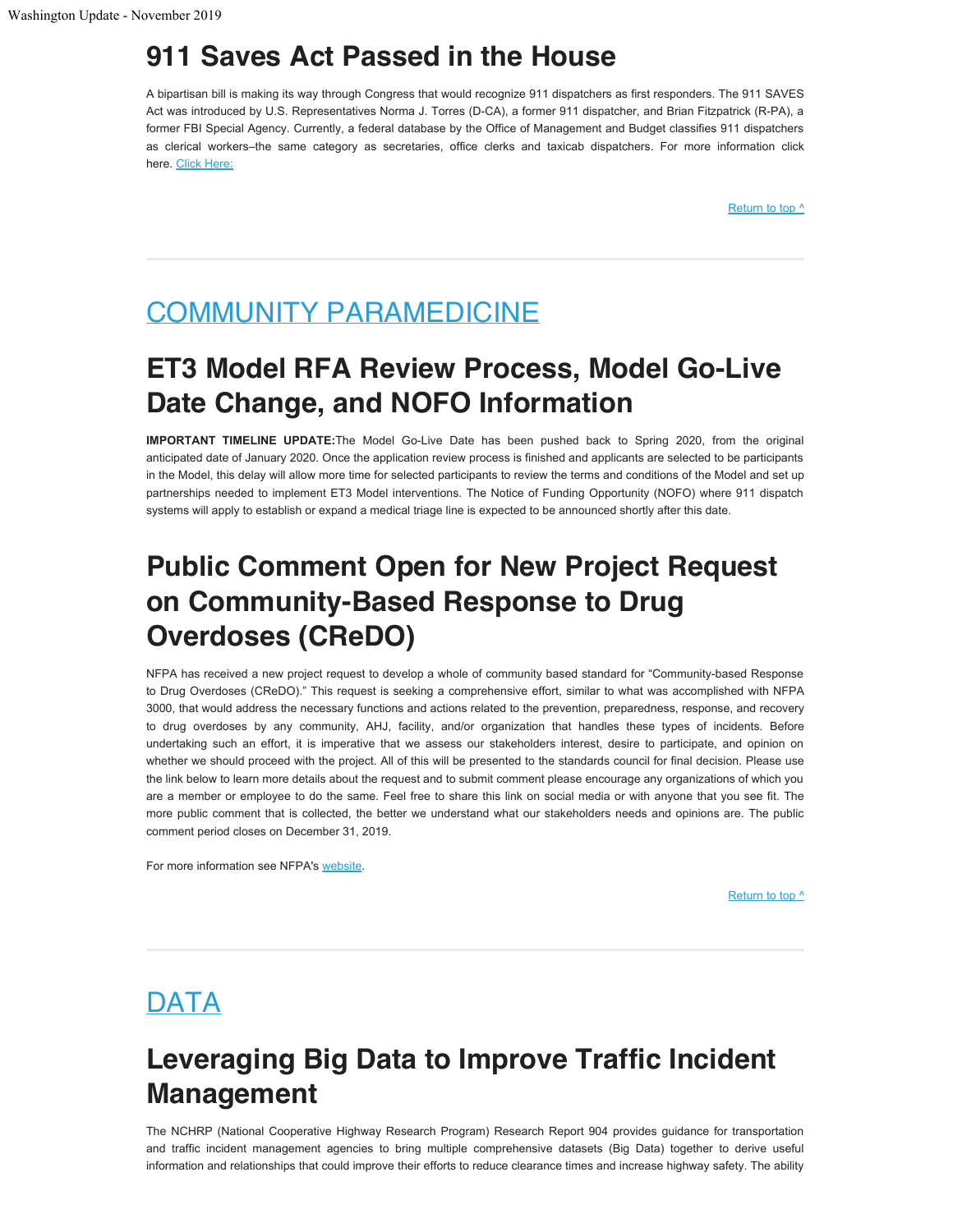to mine information on heretofore-unanticipated trends can provide significant opportunities for improving protocols, resource management, scene management, and real-time data sharing.

Click [here](https://nasemso.org/wp-content/uploads/Leveraging-Big-Data-to-Improve-Traffic-Incident-Management-National-Acad-of-Sci-2019.pdf) to access the report.

## **Linking Information for Nonfatal Crash Surveillance (LINCS)**

Data linkage is linking data sets that have information from before, during, and after a crash. By linking these data, we can get a better picture of each motor vehicle crash. Different data sources have different information. Linking existing data sources, such as police, hospital, and emergency medical service (EMS) records, is one method to better understand motor vehicle crashes, injuries, and the resulting medical outcomes and costs.

*Linking Information for Nonfatal Crash Surveillance (LINCS)* is a guide that helps states start or expand their data linkage program. The guide explains the key components of successful linkage programs and outlines the data-linkage process.

Click [here](https://www.cdc.gov/motorvehiclesafety/linkage/Linking-Information-Nonfatal-Crash-Surveillance.html?CDC_AA_refVal=https%3A%2F%2Fwww.cdc.gov%2Fmotorvehiclesafety%2Flinkage%2FLinked-Information-Nonfatal-Crash-Surveillance.html) for additional information.

## **NEMSIS v3.5.0 Launch: NEMSIS v3.5.0 has been released**

Products are available [here](https://nemsis.org/technical-resources/version-3/version-3-data-dictionaries/) to support adoption and transition to the updated data standard. V3.5.0 data will be accepted by NEMSIS in February 2020 with majority implementation by January 2022. Data from the current version, v3.4.0, will continue to be accepted until January 2023. Visit the detailed timeline [here](https://nemsis.org/v3-5-0-revision/when-will-changes-take-place/).

Monthly NEMSIS Public Trainings: NEMSIS Public Trainings are open to all data managers and EMS stakeholders that would like an introduction to or additional training on NEMSIS concepts and tools. These are designed to facilitate open dialogue – so feel free to ask questions!

**Upcoming events** (Find the flyer and connection information [here](https://nemsis.org/wp-content/uploads/2019/09/Training-Calendar_Fall-2019.pdf))**:**

December 3: **Flu Surveillance Tools** – Laurel Baeder will discuss and review available tools to better understand EMS response to influenza-like illnesses. 10:00 MDT

For more information, contact Julianne Ehlers at [julianne.ehlers@hsc.utah.edu](mailto:julianne.ehlers@hsc.utah.edu) or [nemsis@hsc.utah.edu.](mailto:nemsis@hsc.utah.edu)

*[Return to top ^](#page-0-0)*

## <span id="page-5-0"></span>HEALTH AND MEDICAL PREPAREDNESS

## **FEMA Announces the Release of the National Response Framework, Fourth Edition, and Emergency Support Function #14 – Cross-Sector Business and Infrastructure Annex**

In support of FEMA's Strategic Plan, the agency is pleased to announce the release of the [National Response Framework,](https://www.fema.gov/media-library/assets/documents/117791) [Fourth Edition](https://www.fema.gov/media-library/assets/documents/117791) and the [Emergency Support Function #14 – Cross-Sector Business and Infrastructure Annex](https://www.fema.gov/media-library/assets/documents/25512) Both documents incorporate lessons learned from the 2017 hurricane and wildfire season.

The updated framework remains scalable, flexible and adaptable, using the core capabilities identified in the [National](https://www.fema.gov/national-preparedness-goal) [Preparedness Goal,](https://www.fema.gov/national-preparedness-goal) and continues to focus on the capabilities necessary to save lives, protect property and the environment,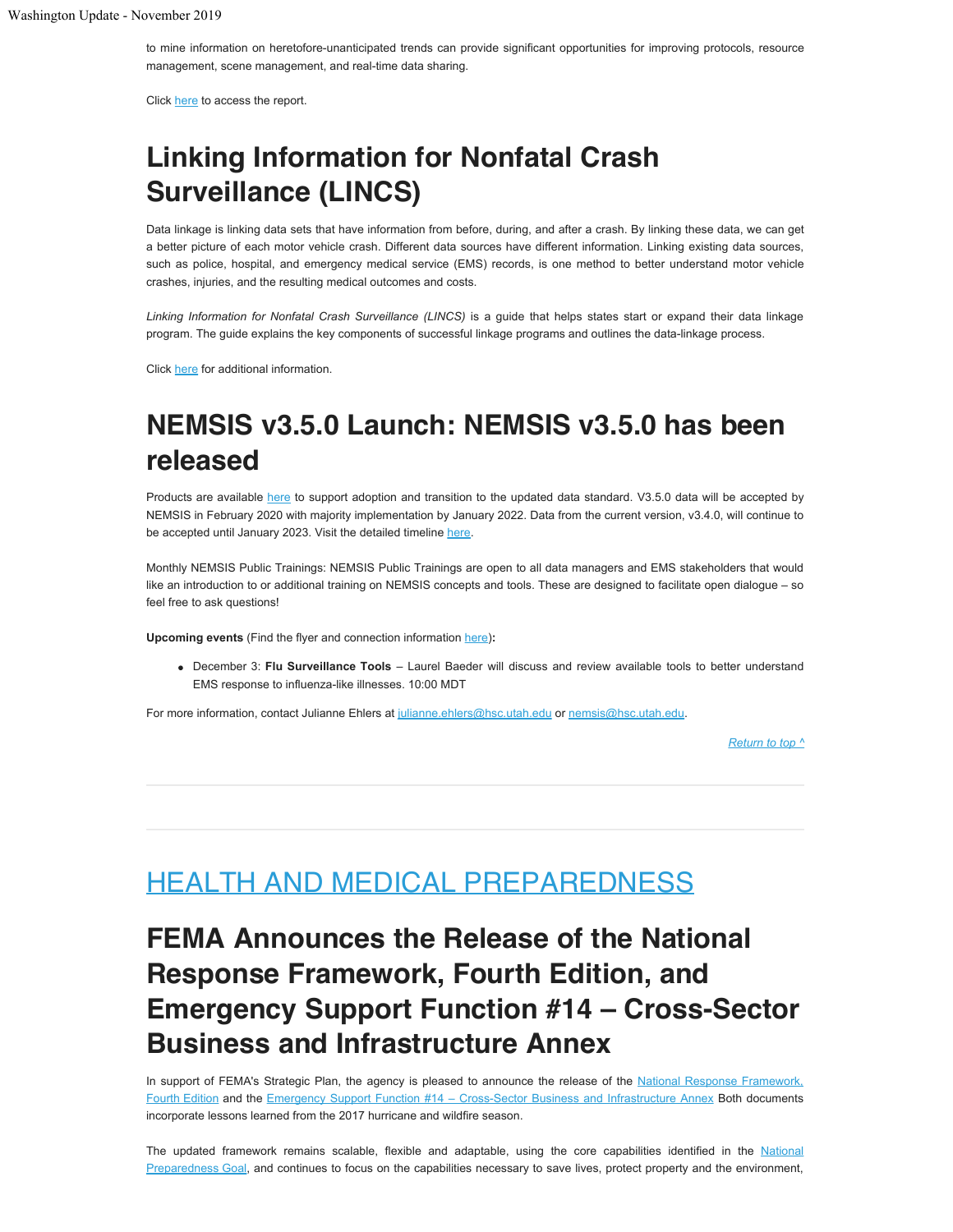and meet basic human needs during disasters. The National Preparedness Goal defines what it means for the whole community to be prepared for all types of disasters and emergencies. Key updates to the NRF include:

- Additional emphasis on non-governmental capabilities to include the role of individuals and private sector/industry partners in responding to disasters.
- A new Emergency Support Function to leverage existing coordination mechanisms between the government and infrastructure owners/operators.
- Focus on outcomes-based response through the prioritization of the rapid stabilization of Community Lifelines.

The new ESF #14 supports the coordination of cross-sector operations, including stabilization of key supply chains and Community Lifelines, among infrastructure owners and operators, businesses and their government partners.

# **First New HIV Strain Discovered in Nearly Two Decades**

For the first time in 19 years, a team of scientists has detected a [new strain](https://journals.lww.com/jaids/Abstract/publishahead/Complete_genome_sequence_of_CG_0018a_01.96307.aspx) of HIV. The strain is a part of the [Group M](https://www.hiv.lanl.gov/content/sequence/HelpDocs/subtypes-more.html) version of HIV-1, the same family of virus subtypes to blame for the global HIV pandemic, according to Abbott Laboratories, which conducted the research along with the University of Missouri, Kansas City. The findings were published in the Journal of Acquired Immune Deficiency Syndromes on November 6. Click [here](https://www.cnn.com/2019/11/06/health/hiv-new-strain-discovered/index.html) to read more.

## **NHSC Homeland Security Grant ROI Case Study Addendum Released**

As a follow-up to last year's Homeland Security Grant Return on Investment Report, NEMA completed a [Case Study](https://www.nemaweb.org/index.php/docman/national-homeland-security-consortium/1173-hsgrantroi-case-study-addendum-091319) [Addendum](https://www.nemaweb.org/index.php/docman/national-homeland-security-consortium/1173-hsgrantroi-case-study-addendum-091319) to provide a deeper dive into how SHSP and UASI funds have helped build essential capabilities in states and localities, illustrate benefits generated from these federal investments, and highlight concerns with sustaining these capabilities moving forward. Below is the link to the original report and the case study.

## **National Emergency Communications Plan Update**

The Department of Homeland Security (DHS) Cybersecurity and Infrastructure Security Agency (CISA) released an update to the *[National Emergency Communications Plan](https://www.cisa.gov/sites/default/files/publications/19_0924_CISA_ECD-NECP-2019_0.pdf)* [\(NECP\)](https://www.cisa.gov/sites/default/files/publications/19_0924_CISA_ECD-NECP-2019_0.pdf) – the Nation's roadmap to ensuring emergency communications interoperability at all levels of government. The NECP maintains and improves emergency communications capabilities for emergency responders and serves as the Nation's roadmap to ensuring emergency communications interoperability at all levels of government. The NECP establishes a shared vision for emergency communications and assists those who plan for, coordinate, invest in, and use operable and interoperable communications for response and recovery operations.

## **Newest Versions of Project Public Health Ready Criteria Now Available**

NACCHO has released the newest versions of the [Project Public Health Ready \(PPHR\) criteria,](http://nacchopreparedness.org/now-available-newest-versions-of-project-public-health-ready-criteria/) which are used to assess local health department capacity and capability to plan for, respond to, and recover from public health emergencies. Significant updates were made to both the first-time and re-recognition applications, as a result of updates made to the [Public Health](https://www.cdc.gov/cpr/readiness/capabilities.htm) [Emergency Preparedness and Response \(PHEP\) Capabilities.](https://www.cdc.gov/cpr/readiness/capabilities.htm)

# **A Pioneering Step that Will Help Save Lives in Future Disasters**

Thanks to funding from the Department of Homeland Security, Powered for Patients and its technology partner, Talus Analytics, joined with industry partners to create the [Power P.I.O.N.E.E.R. Dashboard prototype](https://www.poweredforpatients.org/powered-for-patients-creates-power-p-i-o-n-e-e-r-dashboard-prototype-with-dhs-funding-and-partnership-with-industry-leaders/), a powerful new online tool that can provide the first ever real time alerts for government officials and utilities when emergency power is threatened in a critical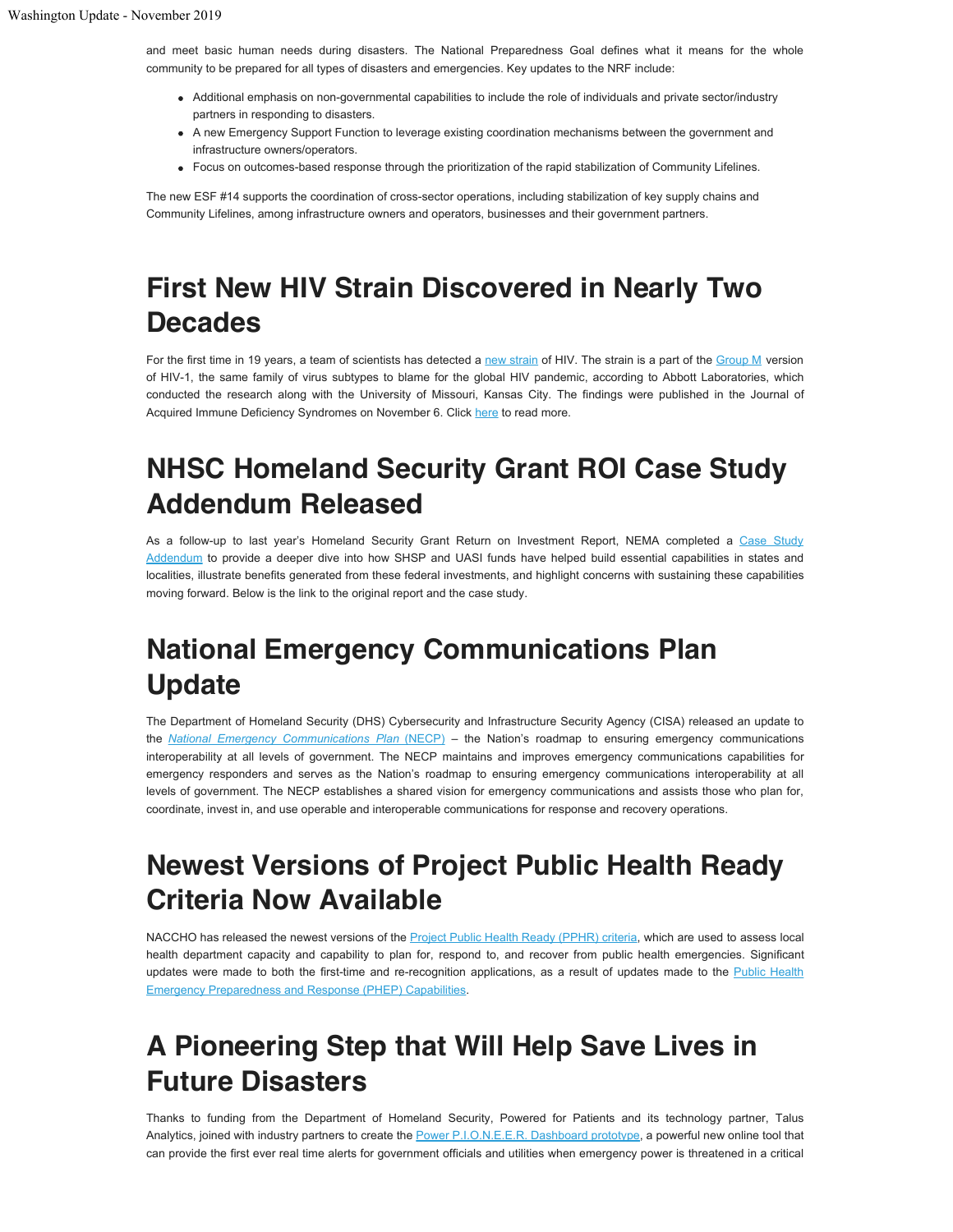healthcare facility during a disaster. This early warning will enable government officials to expedite deployment of government generators and allow utilities to shift restoration priorities. Success by government agencies or utilities in their respective efforts to aid a stricken facility will protect patients, including some of the most vulnerable, whose ability to endure hasty evacuations is often precarious.

## **Pre-Disaster Recovery Planning Guide for Tribal Governments**

FEMA has released [Pre-Disaster Recovery Planning Guide for Tribal Governments](https://www.fema.gov/media-library/assets/documents/183019), designed to prepare tribal governments for recovery efforts from future disasters by engaging with the whole community and planning for recovery activities that are comprehensive and long term.

The guide provides a range of planning activities, from basic to formal steps that include establishing recovery leadership, engaging the community, identifying existing resources and creating new partnerships that can help all tribal governments build resilience.

[Return to top ^](#page-0-0)

# <span id="page-7-0"></span>HIGHWAY INCIDENT & TRANSPORTATION **SYSTEMS**

## **2018 Traffic Fatalities Declined even as Vehicle Miles Traveled Increased**

Data released by NHTSA indicates that overall highway crash fatalities declined 2.4 percent in 2018 – dropping to 36,560 deaths from 37,473 in 2017 – with the fatality rate per 100 million vehicle miles traveled decreasing by 3.4 percent; from 1.17 in 2017 to 1.13 in 2018, the lowest fatality rate since 2014.

Click [here](https://aashtojournal.org/2019/10/25/nhtsa-traffic-fatalities-declined-in-2018-even-as-vmt-increased/) for more information.

## **Artificial Intelligence Key Building Block for States, But A Security Risk Too**

According to a recent article in the American Association of State Highway and Transportation Officials (AASHTO) Journal, a new report indicates that information systems powered by artificial intelligence or AI will become more critical to state government operations, especially where transportation is concerned. Yet separate research by a Princeton University team indicates that the "learning ability" of AI systems leaves them "vulnerable to hackers in unexpected ways" and thus will require new security protocols. That's an issue of concern for state governments as they are predicted to rely more on AI in the future, according to a [24-page report](https://www.nascio.org/Portals/0/AchievingthePromiseofAI.pdf) compiled by the National Association of State Chief Information Officers, Center for Digital Government, and IBM. Click [here](https://aashtojournal.org/2019/10/18/artificial-intelligence-key-building-block-for-states-but-a-security-risk-too/) to read the complete article.

## **Leveraging Big Data to Improve Traffic Incident Management**

The Transportation Research Board, National Cooperative Highway Research Program recently issued a report that describes current and emerging sources of data that could improve traffic incident management (TIM). Mining the data to uncover useful information on previously unknown trends could provide significant opportunities to advance the state of the practice in TIM strategies and practices. This report is available [here](https://www.nap.edu/catalog/25604/leveraging-big-data-to-improve-traffic-incident-management?utm_source=NASEM+News+and+Publications&utm_campaign=69172d9ece-NAP_mail_new_2019_10_21&utm_medium=email&utm_term=0_96101de015-69172d9ece-107671157&goal=0_96101de015-69172d9ece-107671157&mc_cid=69172d9ece&mc_eid=7b7c6ce49b).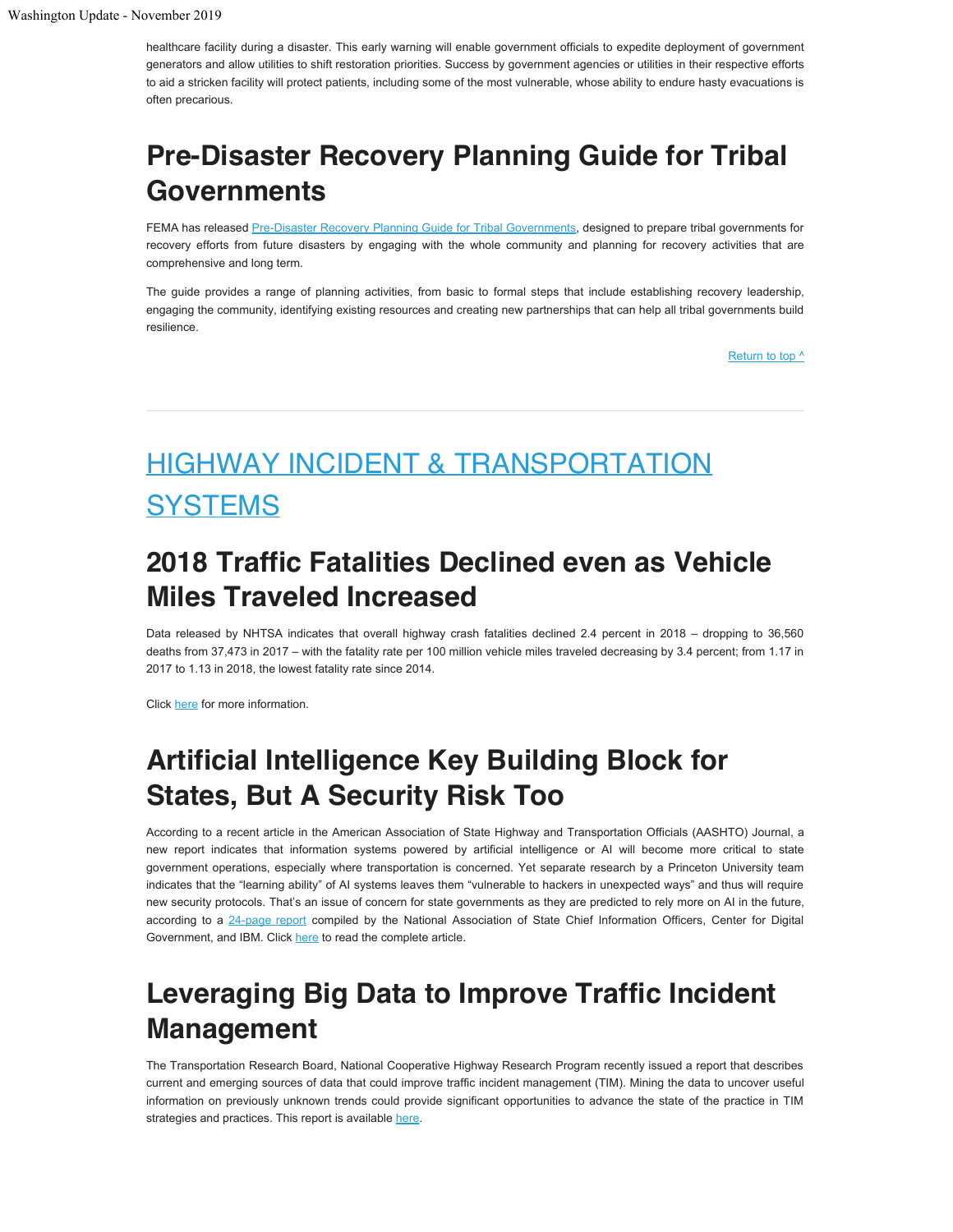# **Protecting Roadside First Responders Act Introduced**

Introduced October 8 by Sen. Dick Durbin, (D-IL) and Rep. Cheri Bustos, (D-IL) the **Protecting Roadside First Responders Act** would establish move over law education and compliance as a national highway safety priority under existing NHTSA programs – allowing states to apply for grant funding to execute move over law awareness campaigns, and to equip vehicles with digital alert and crash avoidance technology.

According to the American American Association of State Highway and Transportation Officials (AASHTO), as of October, there had been 29 auto-related first-responder deaths nationwide in 2019, as opposed to 21 at the same time last year – and Sen. Durbin noted that recent studies indicate more than 70 percent of Americans are unaware of Move Over laws like Scott's Law in Illinois, which requires motorists to slow down and, if possible, move over when they see a parked squad car, fire engine, or ambulance with flashing lights, even though all 50 states have Move Over laws.

Click [here](https://aashtojournal.org/2019/10/18/proposed-bill-would-implement-new-national-traffic-safety-measures/) to read the full article.

[Return to top ^](#page-0-0)

## <span id="page-8-0"></span>MEDICAL DIRECTION

# **Interim Guidance for Health Care Providers Evaluating and Caring for Patients with Suspected E-cigarette, or Vaping, Product Use Associated Lung Injury**

The CDC, Food and Drug Administration (FDA), state and local health departments, and public health and clinical partners are investigating a multi-state outbreak of lung injury associated with the use of electronic cigarette (e-cigarette), or vaping, products. In late August, CDC released recommendations for health care providers regarding e-cigarette, or vaping, product use associated lung injury (EVALI) based on limited data from the first reported cases. On October 11, they updated that guidance. CDC's updated interim guidance provides a framework for health care providers in their initial assessment, evaluation, management, and follow-up of persons with symptoms of e-cigarette, or vaping, product use associated lung injury (EVALI). Click [here](https://www.cdc.gov/mmwr/volumes/68/wr/mm6841e3.htm) for the MMWR report

[Return to top ^](#page-0-0)

# <span id="page-8-1"></span>**PEDIATRICS**

## **Building Children's Preparedness Capacity at the CDC One Event at a Time**

The *American Journal of Public Health* released [Building Children's Preparedness Capacity at the Centers for Disease Control](https://ajph.aphapublications.org/doi/pdf/10.2105/AJPH.2019.305066) [and Prevention One Event at a Time, 2009–2018](https://ajph.aphapublications.org/doi/pdf/10.2105/AJPH.2019.305066) in September 2019. This article provides an overview of the evolution of the Centers for Disease Control and Prevention (CDC) [Children's Preparedness Unit](https://www.cdc.gov/childrenindisasters/about-us.html) and the work being done to create resilient communities. This article also highlights the importance of community preparedness for public health emergencies.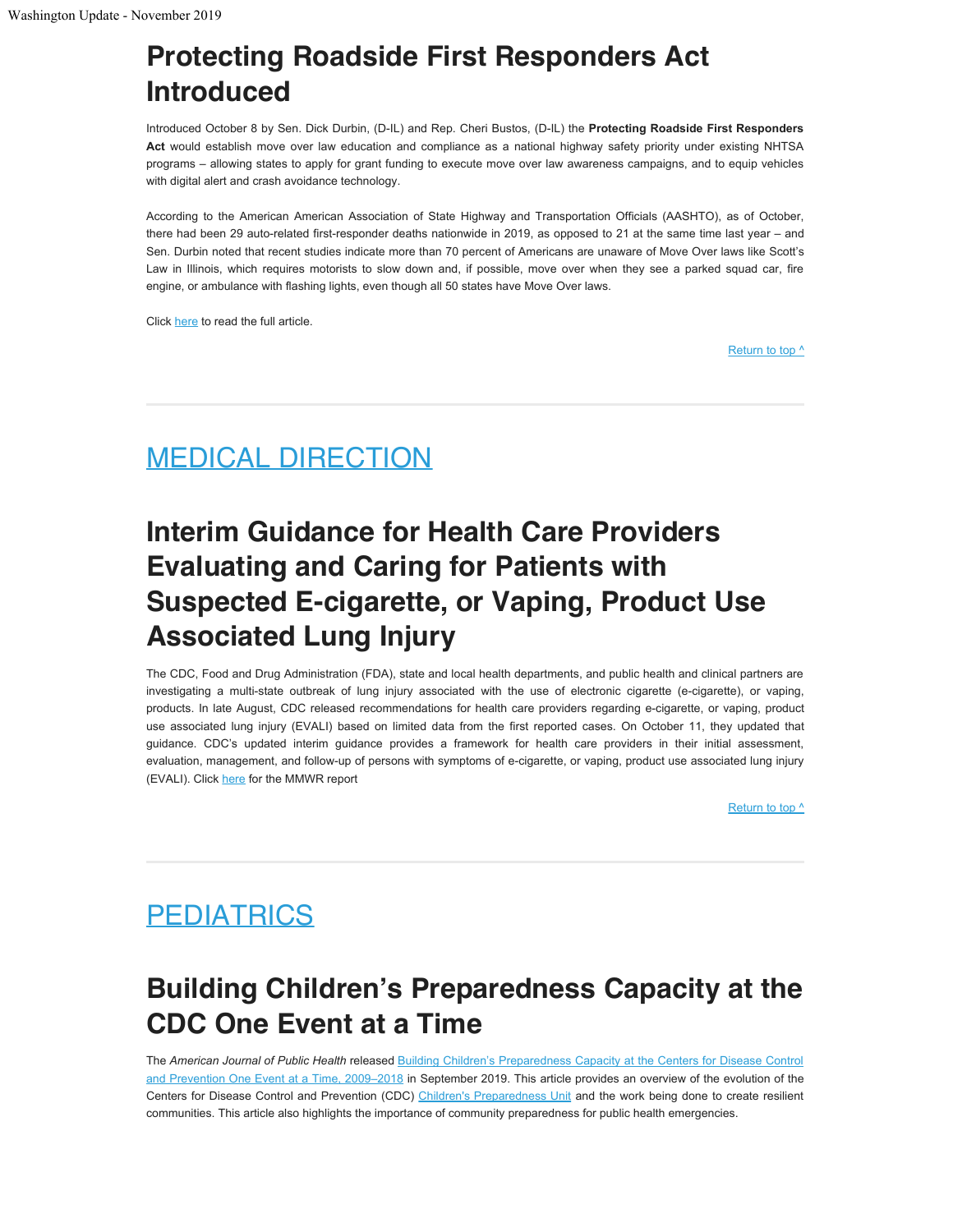## **CDC Reports First Two Pediatric Flu Deaths of the 2019-20 Flu Season**

US Centers for Disease Control and Prevention (CDC) reported the first pediatric flu deaths of the new season and noted that the nation's flu activity increased slightly last week but is still at low levels.

Both of the pediatric flu deaths occurred during the week ending Oct 12. One was linked to an unsubtyped influenza A virus, and the other was related to an influenza B Victoria-lineage virus.

Click [here](https://www.cdc.gov/flu/weekly/) to read the full report.

## **EMSC Pulse – Issue 42**

A digest of EMSC Program News and Activities. Click [here](https://emscimprovement.center/pulse-newsletter/42/) to read the most recent issue.

## **FEMA Podcast: Prepared, Not Scared: Teaching Children What To Do In An Emergency**

Each week, a National Preparedness Month weekly theme will focus on a different aspect of preparedness, including the importance of making an emergency plan, saving early for unexpected costs of disasters, getting involved in community preparedness efforts and teaching young people to prepare. This [episode](https://www.fema.gov/media-library/assets/audio/182483) focuses on youth preparedness during a roundtable discussion with a few members of the FEMA team. You'll learn more about the important roles children can play in creating a systematic shift in the culture of preparedness.

[Return to top ^](#page-0-0)

## <span id="page-9-0"></span>RURAL EMS

## **#29. Rural Health Network Development Program NOFO**

Public or nonprofit rural organizations can apply through Nov. 25 for funding to support integrated rural health care networks. The HRSA-funded grants are part of the Rural Health Network Development program, which seeks to improve rural health care access and quality through network collaboration. HRSA expects to award 46 grants of up to \$300,000. Click [here](https://www.hrsa.gov/ruralhealth/programopportunities/fundingopportunities/?id=802be811-257a-4e2c-80d9-75eef1fe5886) to view the funding announcement.

## **#30. What if you Call 911 and No One Comes?**

NBC Nightly News with Lester Holt featured a story on the crisis facing rural ambulance services, citing two EMS services in Western North Dakota towns as illustrations. Focused on the volunteer shortage and aging population in rural America, the story also noted how the closure of rural hospitals adds further strain on the EMS system. State EMS directors Wayne Denny (Idaho) and Andy Gienapp (Wyoming) were quoted in the article. The piece also included a brief history of the development of EMS. The story, which aired on October 22, is available [here.](https://www.nbcnews.com/health/health-care/there-s-shortage-volunteer-ems-workers-ambulances-rural-america-n1068556)

[Return to top ^](#page-0-0)

## <span id="page-9-1"></span>FEDERAL PARTNERS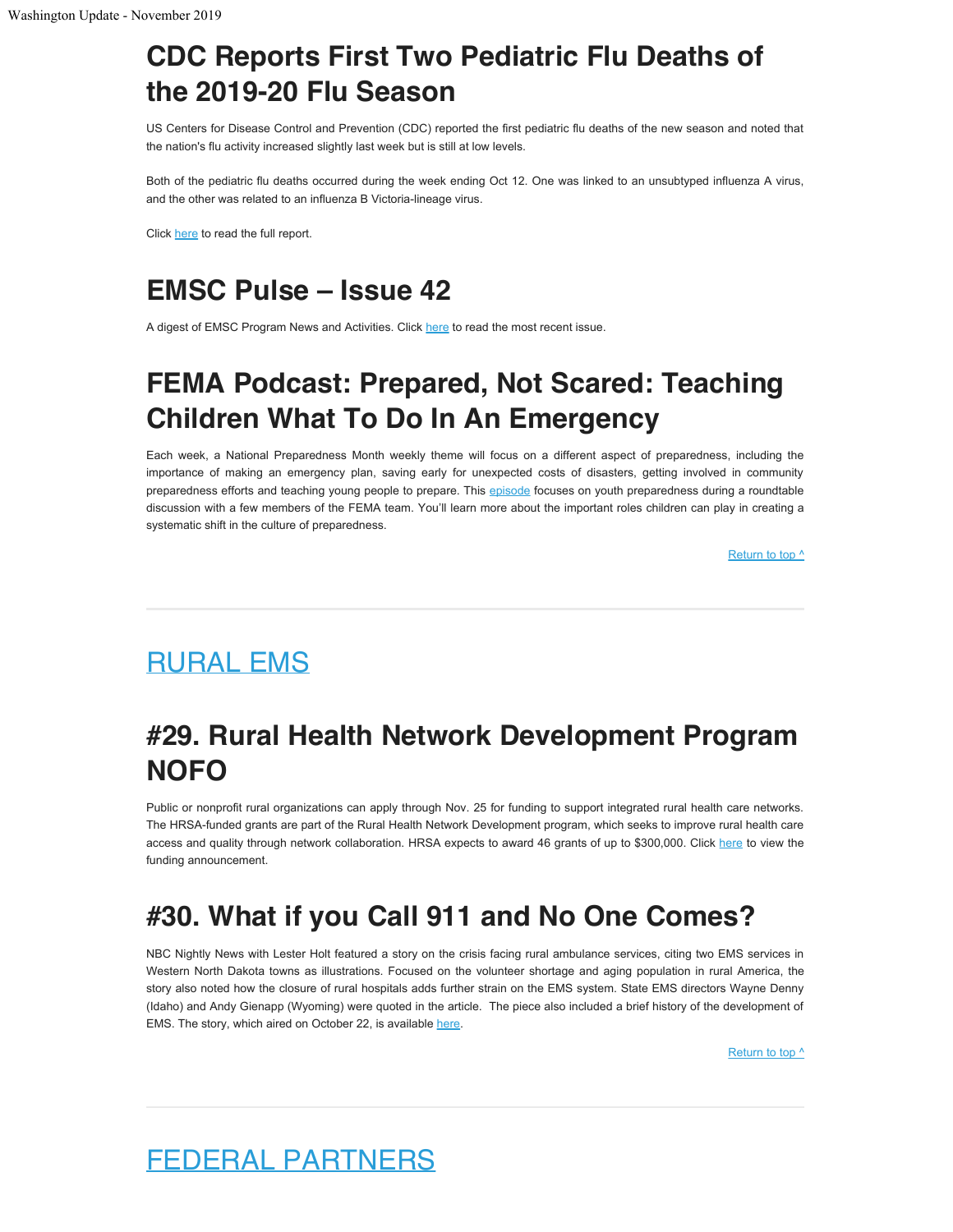## **Ambulance Workers Four Times More Likely to Get Injured on the Job**

For every 100 paramedics and EMTs in the US, between 8 and 9 experience an occupational injury requiring treatment in a hospital. While 8-9 percent may seem like a small amount, it is more than 4 times the rate for workers in any other profession in the United States. These numbers are based on data from the [National Institute for Occupational Safety and Health](https://www.cdc.gov/niosh/topics/ems/data.html) (NIOSH).

Repetitive duties such as lifting patients, bending and kneeling lead to more back injuries, sprains and strains. The second leading cause is exposure to blood and bodily fluids. These hazards are constant within the profession, but risk of injury can be managed through exercises and stretching or, in the case of exposure to harmful substances, proper use of PPE.

Assaults on ambulance workers comes in as third. While reported assaults make up a small portion of total injuries, the number is still 22 times higher than any other occupation. Researchers also believe this number is underreported.

# **CDC Panel Approves Pediatric, Adult Immunization Schedules**

The CDC's Advisory Committee on Immunization Practices voted to recommend the childhood vaccine schedule for 2020, which includes 2019-20 flu vaccine recommendations, meningococcal B booster shots for at-risk youths and routine catch-up hepatitis A vaccinations for all youths ages 2 to 18. The adult immunization recommendations include shared clinical decisionmaking for meningococcal B vaccine for those ages 19 to 23, human papillomavirus vaccine for those ages 27 to 45 and pneumococcal vaccine for those ages 65 and older. Click [here](https://www.cdc.gov/vaccines/acip/index.html) to read more.

# **CDC Releases Vital Signs on Adverse Childhood Experiences (ACEs)**

This month's CDC *[Vital Signs](https://t.emailupdates.cdc.gov/r/?id=h5731170,3be3e10,3be3505)* edition presents CDC's first ever comprehensive estimates of the potential to improve Americans' health by preventing Adverse Childhood Experiences (ACEs). ACEs and their harms are preventable using the best available evidence to create safe, stable, nurturing relationships and environments for all children and families.

## **The Future of Evidence-Based Guidelines in EMS Webinar**

In this EMS Focus webinar, you'll hear from leaders involved in the efforts to create prehospital EBGs and model protocols. In addition, panelists will share:

- How the naloxone EBG was developed, including what research was considered and why
- Suggestions for how to incorporate the naloxone EBG and others into protocols and practice at the state and local levels
- What moving toward an evidence-based practice means for the EMS profession and what you can do to support that effort

Register [here](https://register.gotowebinar.com/register/1447498664400536589?source=GovDelivery).

## **NG911 Guide for Leaders in EMS**

NG911 is new technology that allows the public to share richer, more detailed data—such as videos, images and texts—with 911 call centers. It also enhances the ability of 911 call centers to communicate with each other and improves system resiliency. The National 911 Program worked with leaders in EMS to create a non-technical resource to help EMS professionals learn more about the potential of Next Generation 911. This [NG911 Guide for Leaders in EMS](https://www.911.gov/project_ng911publicsafety/ems/index.html) explains how NG911 and other communication technologies will work together to improve patient and provider safety. It includes case studies of EMS agencies already functioning in an NG911 environment, plus graphics and articles to illustrate how NG911 will enhance critical aspects of EMS agency operations.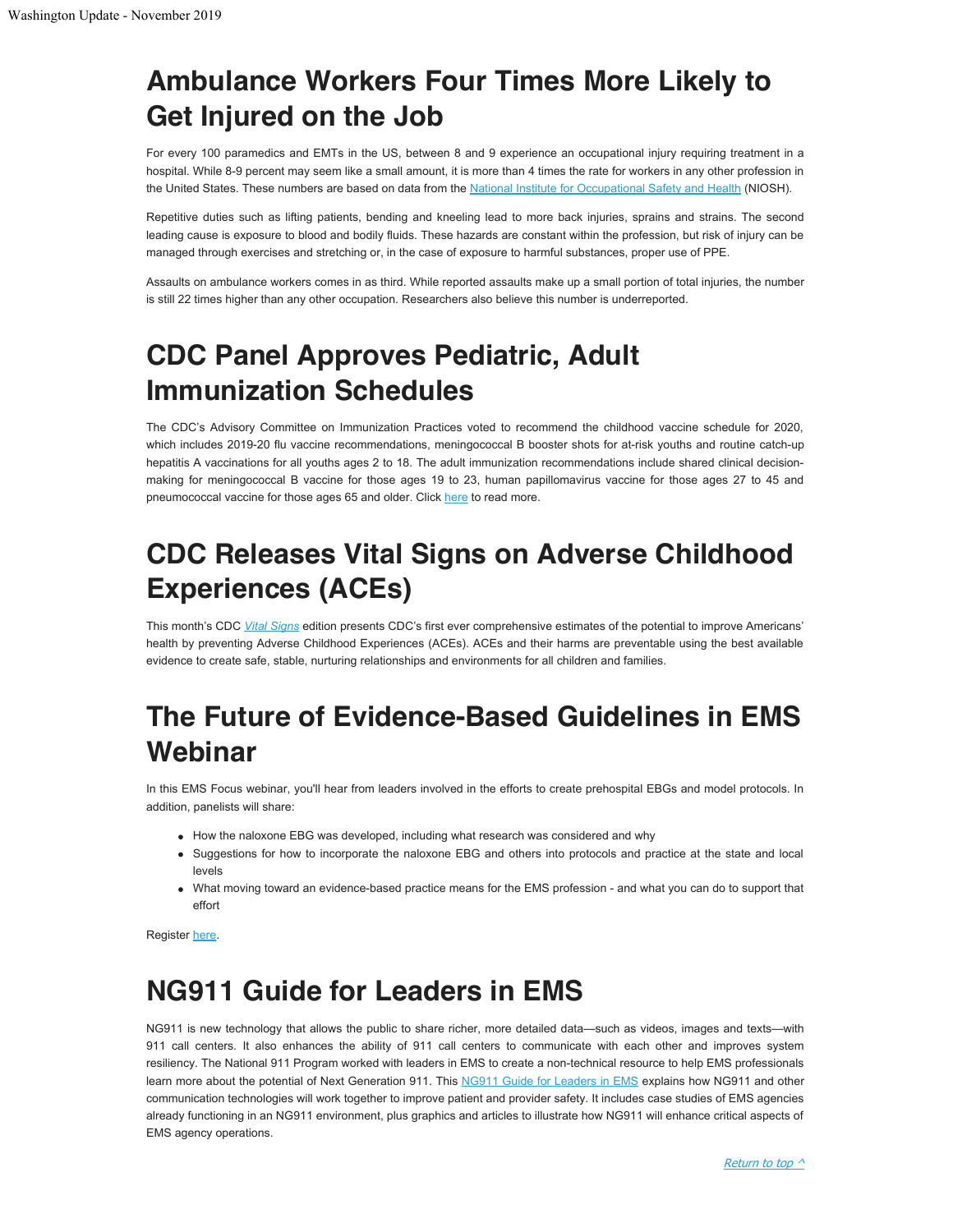## <span id="page-11-0"></span>INDUSTRY NEWS

## **New Online webPOISONCONTROL Digital Triage Poison Center**

In keeping with the times, the Poison Control Center now has an online option. [webPOISONCONTROL](https://www.webpoisoncontrol.org/) is a web-based triage tool to guide people who may have been exposed to a poisonous substance through a series of questions to determine toxicity and needed treatment.

This is the first fully automated virtual poison center. Created in-part to meet the changing way the public accesses health information, the interactive tool guides you through specific exposure questions and patient details in the same way a call taker would.

webPOISONCONTROL is also available as an app for both Android and iPhone. The mobile app has the added feature of product barcode scanning, saving some time for people who need fast answers and have the product packaging nearby.

## **Revised Quality Measures Available for Implementation**

The National EMS Quality Alliance (NEMSQA) is excited to announce the release of revised EMS Compass Measures. The updated NEMSQA web site describes the measures in detail and includes a technical information package necessary for quality, research, and IT professionals to extract data and implement measure utilization. Each measure is presented with a narrative, which tells the story of how the measure is significant and why it was developed. The narratives assist in understanding the value of using the measures for performance improvement in every type and size of EMS agency.

Click [here](http://www.nemsqa.org/completed-quality-measures/) for more information.

[Return to top ^](#page-0-0)

## <span id="page-11-1"></span>RESOURCE SPOTLIGHT

## **Free Online Course: Locating and Understanding Data for Suicide Prevention**

The Suicide Prevention Resource Center is offering the free online course [Locating and Understanding Data for Suicide](https://training.sprc.org/course/view.php?id=35) [Prevention](https://training.sprc.org/course/view.php?id=35). The course explores a variety of commonly used data sources for information on suicide deaths and attempts, suicidal ideation, and related factors—as well as new frontiers in suicide surveillance, such as interactive dashboards and realtime data collection.

## **NCHS and CDC Publish** *Health, United States 2017, With Special Feature on Mortality*

If you are a health professional, engaged in the development of health services or products, the [Health, United States, 2017](https://bookstore.gpo.gov/products/health-united-states-2017-special-feature-mortality) publication will be an invaluable statistical resource. Produced by the National Center for Health Sciences (NCHS) and the Centers for Disease Control (CDC), this resource offers an in-depth look at trends in health statistics.

In this health reference, positioned as the "Chartbook", you will find Presenting key trends and updated data on critical health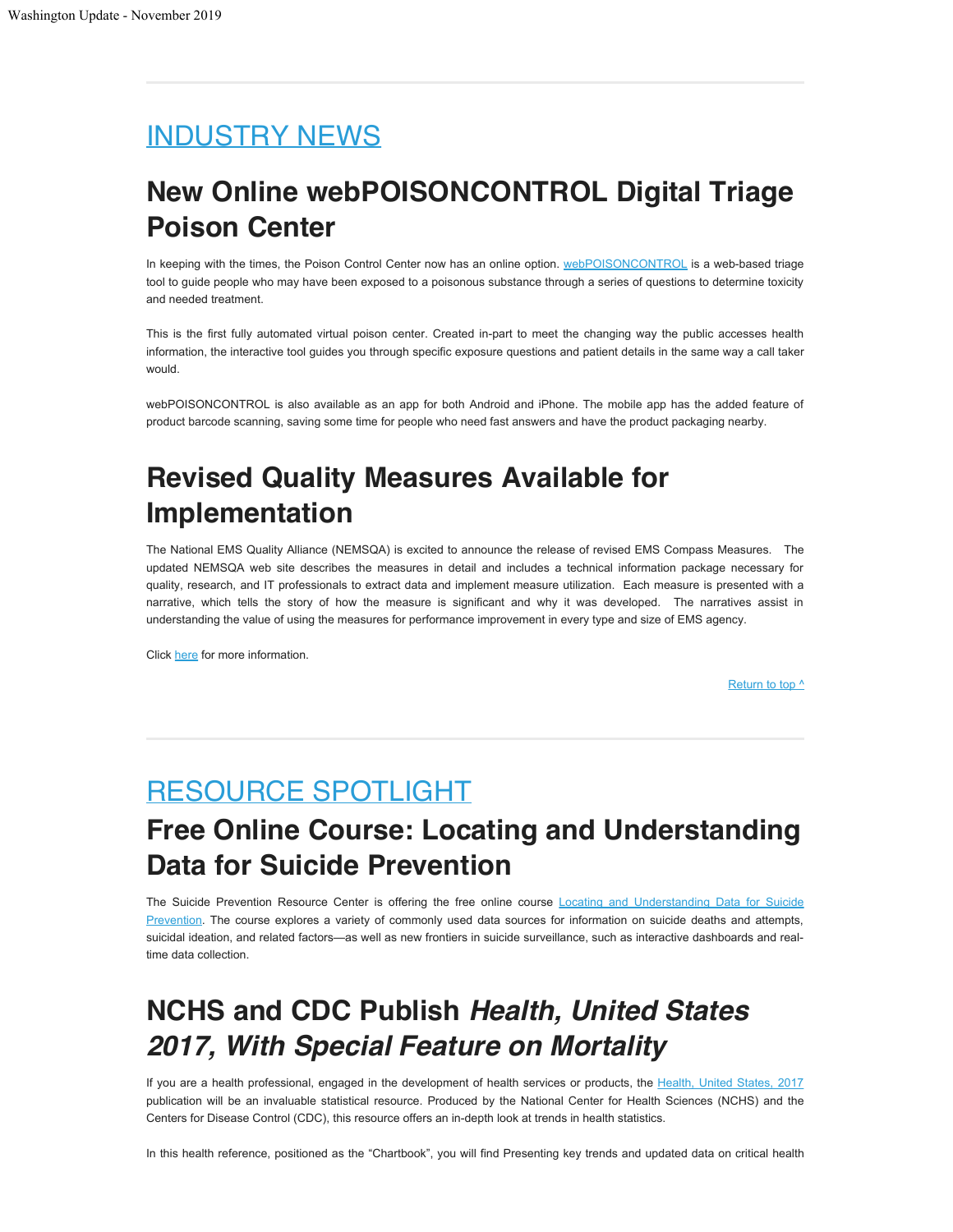factors. within what is termed the "Chartbook". There are also tables showcasing selected data for measurements of mortality, morbidity, health risk factors, to health care costs, and more.

## **New NIOSH Virtual Tool Kit to Help First Responders Work Safely Around Illicit Drugs**

NIOSH has released a [virtual tool kit](https://www.cdc.gov/niosh/topics/fentanyl/toolkit.html) for First Responders on how to protect themselves from exposure illicit drugs. The tool kit includes short training videos and sharable infographics that cover protection when illicit drugs may be present and when they are present, what PPE to wear, and how to decontaminate themselves and their equipment. Other resources based on key points from NIOSH recommendations are also included in the virtual took kit.

[Return to top ^](#page-0-0)

## <span id="page-12-0"></span>INTERESTING ABSTRACTS

## **Association of Prehospital Time to In-Hospital Trauma Mortality in a Physician-Staffed Emergency Medicine System**

Abstract from a [French study](https://jamanetwork.com/journals/jamasurgery/article-abstract/2751937) asserts longer on scene time results in increased mortality. From an invited commentary: "Using retrospective registry data from 2 French trauma cohorts and a range of statistical models, the authors assessed the association between increasing prehospital times and increasing in-hospital all-cause mortality in trauma patients treated within 2 physician-staffed EMS in central Europe; the odds of death increased by 9% for each 10-minute increase in prehospital time and, after adjustment, by 4% for each 10-minute increase."

## **Emergency Department Pediatric Readiness and Mortality in Critically Ill Children**

Emergency departments (EDs) vary in their level of readiness to care for pediatric emergencies. This article aims to address a knowledge gap regarding how often critically ill children present to hospitals that initially had a lower pediatric readiness score than other hospitals and whether presentation to these hospitals is associated with increased mortality. Click [here](https://pediatrics.aappublications.org/content/144/3/e20190568?sso=1&sso_redirect_count=1&nfstatus=401&nftoken=00000000-0000-0000-0000-000000000000&nfstatusdescription=ERROR%3a+No+local+token) to view the abstract.

## **Ready for Children: Assessing Pediatric Care Coordination and Psychomotor Skills Evaluation in the Prehospital Setting**

Pediatric patients represent low frequency but potentially high-risk encounters for emergency medical services (EMS) providers. Scant information is available from EMS agencies on the frequency of pediatric skill evaluation and the presence of pediatric emergency care coordination, both which may help EMS systems optimize care for children. The objective of the study was to assess the frequency and type of methods used to assess psychomotor skills competency using pediatric-specific equipment and pediatric care coordination in EMS ground transport agencies. Click [here](https://www.ncbi.nlm.nih.gov/pubmed/30380953) to read the abstract.

## **Stop the Bleed: The Effect of Hemorrhage Control Education on Laypersons' Willingness to Respond During a Traumatic Medical Emergency**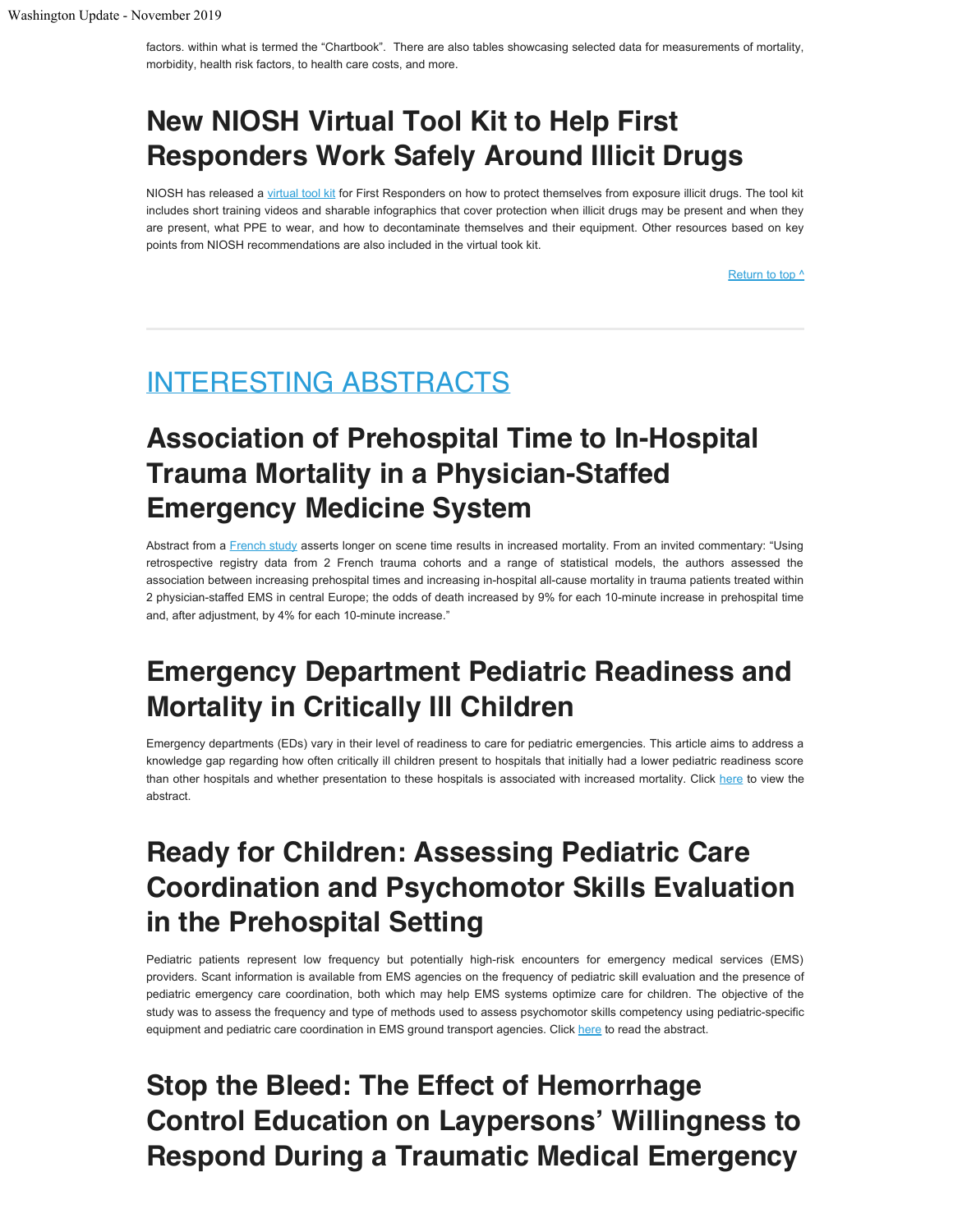The "Stop the Bleed" national campaign advocates that all citizens be trained in basic methods of hemorrhage control. The ideal educational program as well as the duration of instruction needed have not been identified. The objective of this study was to determine the willingness of laypersons to respond to a bleeding patient from a traumatic emergency after participating in a brief hemorrhage control educational program. Click [here](https://www.ncbi.nlm.nih.gov/pubmed/29455698) to view the abstract.

[Return to top ^](#page-0-0)

## <span id="page-13-0"></span>UPCOMING EVENTS

*Send calendar events to [robinson@nasemso.org](mailto:robinson@nasemso.org?subject=Calendar%20Event%20for%20Washington%20Update)*

[International Association of Emergency Managers Annual Conference](https://iaemconference.info/) November 15-20, 2019 in Savannah, Georgia

[Federal Interagency Committee on EMS](https://www.ems.gov/ficems-meetings.html) December 12, 2019 in Washington, DC

[National Association of EMS Physicians Annual Conference](https://naemsp.org/events/annual-meetings/) January 6-11, 2020 in San Diego, CA

[EMS Today](https://www.emstoday.com/) March 4-6, 2020 in Tampa, FL

[Preparedness Summit](http://www.preparednesssummit.org/home) March 31 - April 2, 2020 in Dallas, TX

[National Association of State EMS Officials Annual](https://nasemso.org/wp-content/uploads/Schedule-at-A-Glance-NASEMSO-Annual-Meeting-2020.pdf) Meeting June 15-18, 2020 in Reno, Nevada

### **See more EMS Events on the** [NASEMSO Calendar](https://nasemso.org/news-events/events/)**.**

[Return to top ^](#page-0-0)

Please use these links to access monthly course schedules and registration info related to:

- [NAEMSE Instructor Course Level 1](http://naemse.org/?page=LVL1InstructorCourse)
- [NAEMSE Instructor Course Level 2](http://naemse.org/?page=LVL2InstructorCourse)
- [CAAHEP Accreditation Update & Evaluating Student Competency Workshops](http://naemse.org/?page=coaemsp)
- [NAEMSE/NREMT Regional Scenario Development Workshops](http://naemse.org/?page=nremt)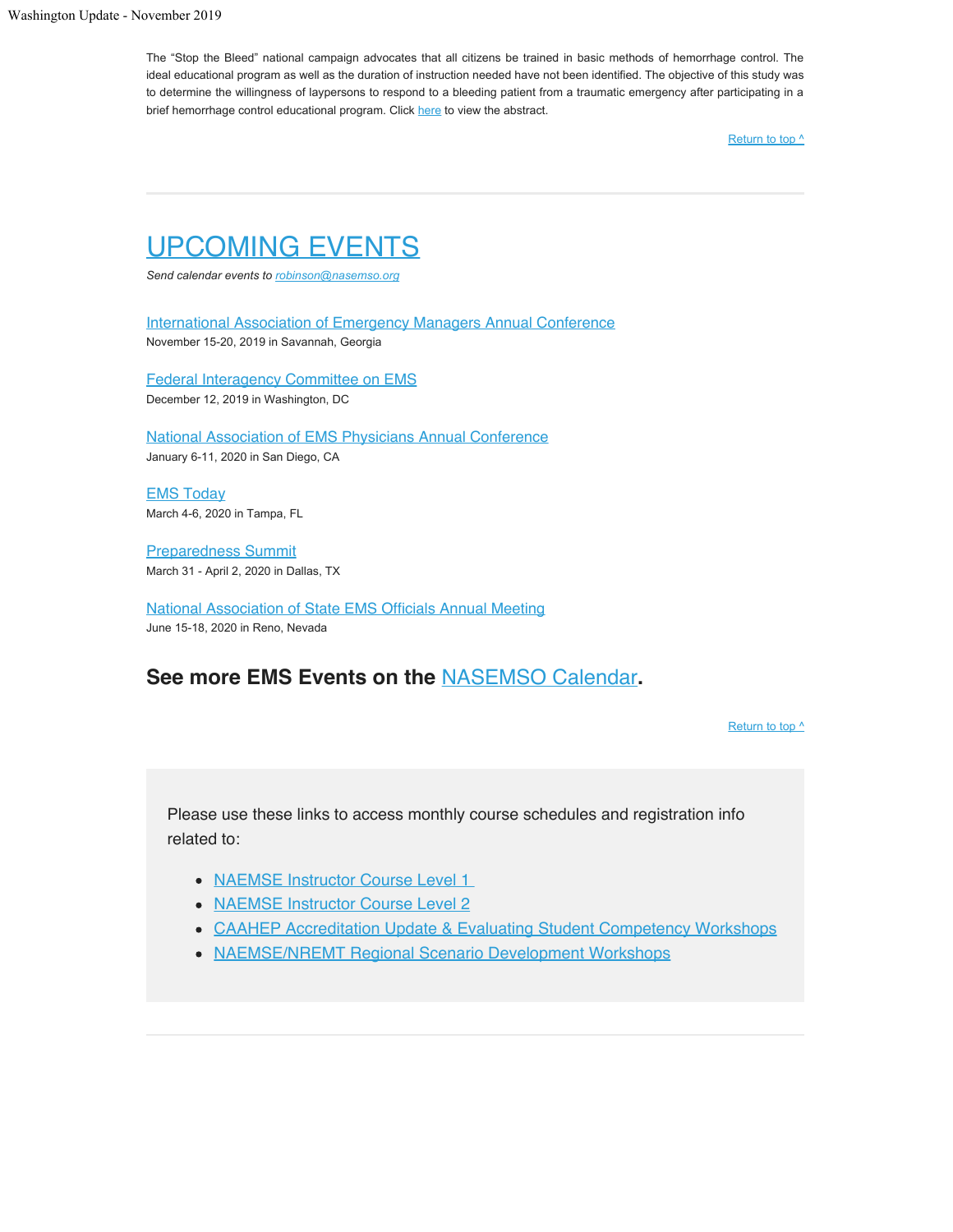

[Website](http://www.nasemso.org/) [Facebook](https://www.facebook.com/pages/National-Association-of-State-EMS-Officials/233988516651170) [Twitter](https://twitter.com/nasemso) [Email](mailto:robinson@nasemso.org)

## **Your input to Washington Update is welcome and can be sent directly to our Editor:**

**Kathy Robinson, RN, EMT-P, QAS**

National Association of State EMS Officials 201 Park Washington Court Falls Church, VA 22046 Email: [robinson@nasemso.org](mailto:robinson@nasemso.org) Phone: 703.538.1799 Ext. 1894

# CONTACT NASEMSO STAFF

Elizabeth Armstrong (Management Counsel) [armstrong@nasemso.org](mailto:armstrong@nasemso.org)

**Dia Gainor** (Executive Director) [dia@nasemso.org](mailto:dia@nasemso.org)

**Sharon Kelly** (Executive Assistant) [kelly@nasemso.org](mailto:kelly@nasemso.org)

**Kathy Robinson** (Strategic Partnerships Director) Emerging Systems of Care, Trauma, Education [robinson@nasemso.org](mailto:robinson@nasemso.org)

**Hilary Bikowski** Project Coordinator [bikowski@nasemso.org](mailto:bikowski@nasemso.org) **Rachael Alter** (Program Manager) Data, Pediatrics, Contracts [alter@nasemso.org](mailto:alter@nasemso.org)

**Mary Hedges** (Program Manager) Medical Directors, HITS, Safe Transport of Children [hedges@nasemso.org](mailto:hedges@nasemso.org)

**Leslee Stein-Spencer** (Program Manager) Health & Medical Preparedness [stein-spencer@nasemso.org](mailto:stein-spencer@nasemso.org)

**Kevin McGinnis** (Program Manager) Communications, CP-MIH, HIE, Rural EMS, Personnel Licensure) [mcginnis@nasemso.org](http://mcginnis@nasemso.org/)